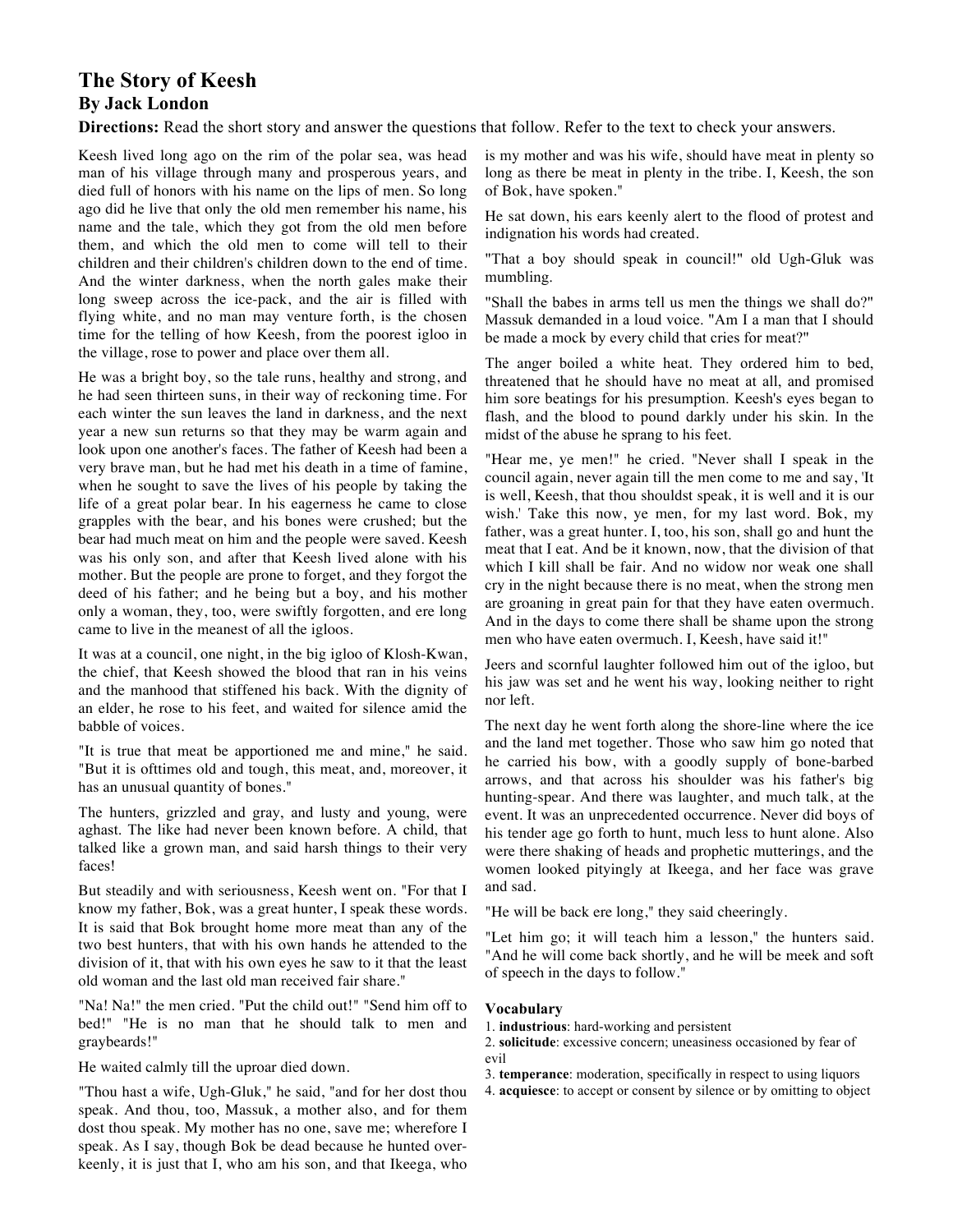But a day passed, and a second, and on the third a wild gale blew, and there was no Keesh. Ikeega tore her hair and put soot of the seal-oil on her face in token of her grief; and the women assailed the men with bitter words in that they had mistreated the boy and sent him to his death; and the men made no answer, preparing to go in search of the body when the storm abated.

Early next morning, however, Keesh strode into the village. But he came not shamefacedly. Across his shoulders he bore a burden of fresh-killed meat. And there was importance in his step and arrogance in his speech.

"Go, ye men, with the dogs and sledges, and take my trail for the better part of a day's travel," he said. "There is much meat on the ice--a she- bear and two half-grown cubs."

Ikeega was overcome with joy, but he received her demonstrations in manlike fashion, saying: "Come, Ikeega, let us eat. And after that I shall sleep, for I am weary."

And he passed into their igloo and ate profoundly, and after that slept for twenty running hours.

There was much doubt at first, much doubt and discussion. The killing of a polar bear is very dangerous, but thrice dangerous is it, and three times thrice, to kill a mother bear with her cubs. The men could not bring themselves to believe that the boy Keesh, single-handed, had accomplished so great a marvel. But the women spoke of the fresh-killed meat he had brought on his back, and this was an overwhelming argument against their unbelief. So they finally departed, grumbling greatly that in all probability, if the thing were so, he had neglected to cut up the carcasses. Now in the north it is very necessary that this should be done as soon as a kill is made. If not, the meat freezes so solidly as to turn the edge of the sharpest knife, and a three-hundred-pound bear, frozen stiff, is no easy thing to put upon a sled and haul over the rough ice. But arrived at the spot, they found not only the kill, which they had doubted, but that Keesh had quartered the beasts in true hunter fashion, and removed the entrails.

Thus began the mystery of Keesh, a mystery that deepened and deepened with the passing of the days. His very next trip he killed a young bear, nearly full-grown, and on the trip following, a large male bear and his mate. He was ordinarily gone from three to four days, though it was nothing unusual for him to stay away a week at a time on the ice-field. Always he declined company on these expeditions, and the people marvelled. "How does he do it?" they demanded of one another. "Never does he take a dog with him, and dogs are of such great help, too."

"Why dost thou hunt only bear?" Klosh-Kwan once ventured to ask him.

And Keesh made fitting answer. "It is well known that there is more meat on the bear," he said.

But there was also talk of witchcraft in the village. "He hunts with evil spirits," some of the people contended, "wherefore his hunting is rewarded. How else can it be, save that he hunts with evil spirits?"

"Mayhap they be not evil, but good, these spirits," others said. "It is known that his father was a mighty hunter. May not his father hunt with him so that he may attain excellence and

patience and understanding? Who knows?"

None the less, his success continued, and the less skilful hunters were often kept busy hauling in his meat. And in the division of it he was just. As his father had done before him, he saw to it that the least old woman and the last old man received a fair portion, keeping no more for himself than his needs required. And because of this, and of his merit as a hunter, he was looked upon with respect, and even awe; and there was talk of making him chief after old Klosh-Kwan. Because of the things he had done, they looked for him to appear again in the council, but he never came, and they were ashamed to ask.

"I am minded to build me an igloo," he said one day to Klosh-Kwan and a number of the hunters. "It shall be a large igloo, wherein Ikeega and I can dwell in comfort."

"Ay," they nodded gravely.

"But I have no time. My business is hunting, and it takes all my time. So it is but just that the men and women of the village who eat my meat should build me my igloo."

And the igloo was built accordingly, on a generous scale which exceeded even the dwelling of Klosh-Kwan. Keesh and his mother moved into it, and it was the first prosperity she had enjoyed since the death of Bok. Nor was material prosperity alone hers, for, because of her wonderful son and the position he had given her, she came to be looked upon as the first woman in all the village; and the women were given to visiting her, to asking her advice, and to quoting her wisdom when arguments arose among themselves or with the men.

But it was the mystery of Keesh's marvellous hunting that took chief place in all their minds. And one day Ugh-Gluk taxed him with witchcraft to his face.

"It is charged," Ugh-Gluk said ominously, "that thou dealest with evil spirits, wherefore thy hunting is rewarded."

"Is not the meat good?" Keesh made answer. "Has one in the village yet to fall sick from the eating of it? How dost thou know that witchcraft be concerned? Or dost thou guess, in the dark, merely because of the envy that consumes thee?"

And Ugh-Gluk withdrew discomfited, the women laughing at him as he walked away. But in the council one night, after long deliberation, it was determined to put spies on his track when he went forth to hunt, so that his methods might be learned. So, on his next trip, Bim and Bawn, two young men, and of hunters the craftiest, followed after him, taking care not to be seen. After five days they returned, their eyes bulging and their tongues a-tremble to tell what they had seen. The council was hastily called in Klosh-Kwan's dwelling, and Bim took up the tale.

"Brothers! As commanded, we journeyed on the trail of Keesh, and cunningly we journeyed, so that he might not know. And midway of the first day he picked up with a great he-bear. It was a very great bear."

#### **Vocabulary**

1. **industrious**: hard-working and persistent

- 2. **solicitude**: excessive concern; uneasiness occasioned by fear of evil
- 3. **temperance**: moderation, specifically in respect to using liquors
- 4. **acquiesce**: to accept or consent by silence or by omitting to object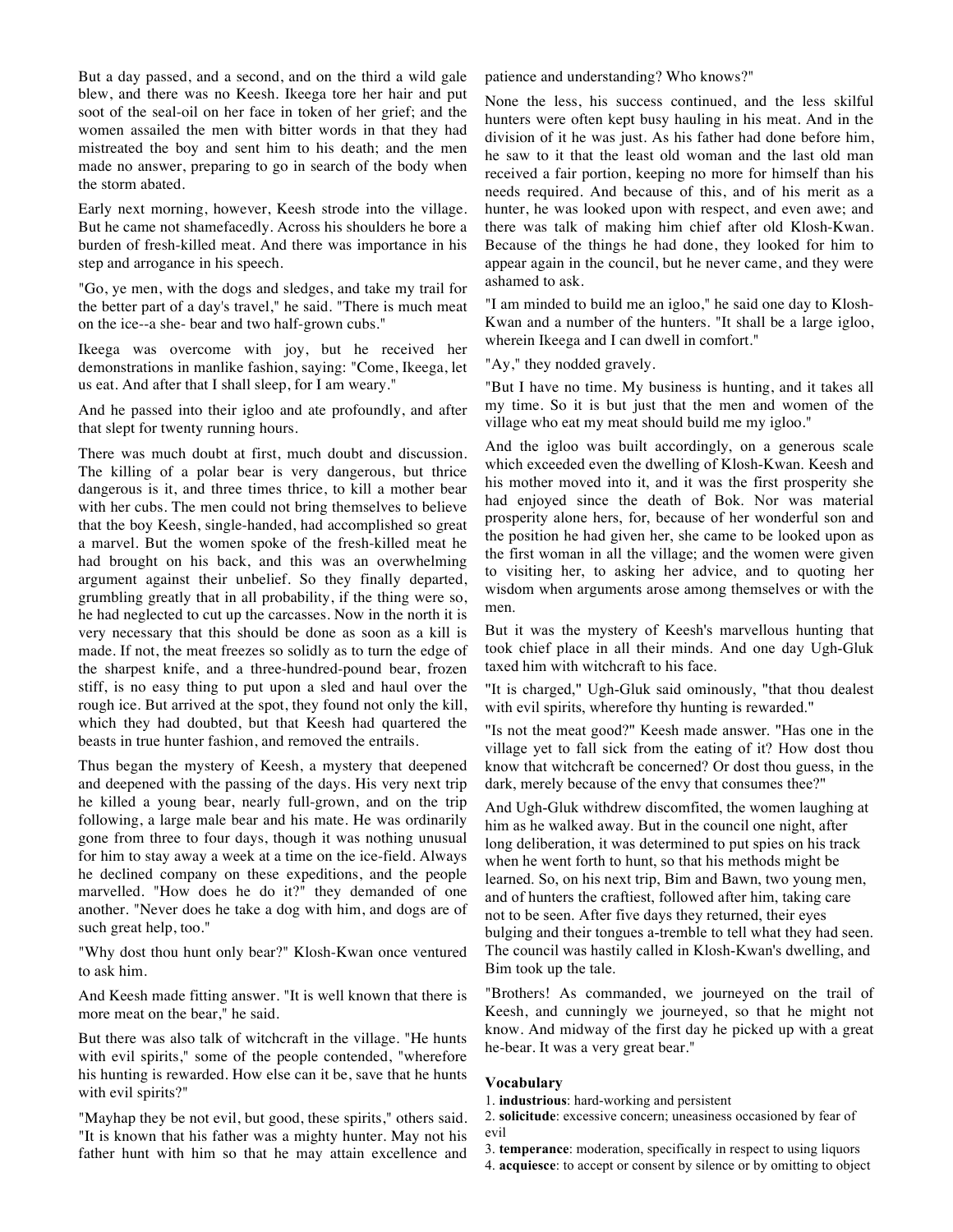"None greater," Bawn corroborated, and went on himself. "Yet was the bear not inclined to fight, for he turned away and made off slowly over the ice. This we saw from the rocks of the shore, and the bear came toward us, and after him came Keesh, very much unafraid. And he shouted harsh words after the bear, and waved his arms about, and made much noise. Then did the bear grow angry, and rise up on his hind legs, and growl. But Keesh walked right up to the bear."

"Ay," Bim continued the story. "Right up to the bear Keesh walked. And the bear took after him, and Keesh ran away. But as he ran he dropped a little round ball on the ice. And the bear stopped and smelled of it, then swallowed it up. And Keesh continued to run away and drop little round balls, and the bear continued to swallow them up."

Exclamations and cries of doubt were being made, and Ugh-Gluk expressed open unbelief.

"With our own eyes we saw it," Bim affirmed.

And Bawn--"Ay, with our own eyes. And this continued until the bear stood suddenly upright and cried aloud in pain, and thrashed his fore paws madly about. And Keesh continued to make off over the ice to a safe distance. But the bear gave him no notice, being occupied with the misfortune the little round balls had wrought within him."

"Ay, within him," Bim interrupted. "For he did claw at himself, and leap about over the ice like a playful puppy, save from the way he growled and squealed it was plain it was not play but pain. Never did I see such a sight!"

"Nay, never was such a sight seen," Bawn took up the strain. "And furthermore, it was such a large bear."

"Witchcraft," Ugh-Gluk suggested.

"I know not," Bawn replied. "I tell only of what my eyes beheld. And after a while the bear grew weak and tired, for he was very heavy and he had jumped about with exceeding violence, and he went off along the shore- ice, shaking his head slowly from side to side and sitting down ever and again to squeal and cry. And Keesh followed after the bear, and we followed after Keesh, and for that day and three days more we followed. The bear grew weak, and never ceased crying from his pain."

"It was a charm!" Ugh-Gluk exclaimed. "Surely it was a charm!"

"It may well be."

And Bim relieved Bawn. "The bear wandered, now this way and now that, doubling back and forth and crossing his trail in circles, so that at the end he was near where Keesh had first come upon him. By this time he was quite sick, the bear, and could crawl no farther, so Keesh came up close and speared him to death."

"And then?" Klosh-Kwan demanded.

"Then we left Keesh skinning the bear, and came running that the news of the killing might be told."

And in the afternoon of that day the women hauled in the meat of the bear while the men sat in council assembled.

When Keesh arrived a messenger was sent to him, bidding him come to the council. But he sent reply, saying that he was hungry and tired; also that his igloo was large and comfortable and could hold many men.

And curiosity was so strong on the men that the whole council, Klosh-Kwan to the fore, rose up and went to the igloo of Keesh. He was eating, but he received them with respect and seated them according to their rank. Ikeega was proud and embarrassed by turns, but Keesh was quite composed.

He waited calmly till the uproar died down.

Klosh-Kwan recited the information brought by Bim and Bawn, and at its close said in a stern voice: "So explanation is wanted, O Keesh, of thy manner of hunting. Is there witchcraft in it?"

Keesh looked up and smiled. "Nay, O Klosh-Kwan. It is not for a boy to know aught of witches, and of witches I know nothing. I have but devised a means whereby I may kill the ice-bear with ease, that is all. It be headcraft, not witchcraft."

"And may any man?"

"Any man."

There was a long silence. The men looked in one another's faces, and Keesh went on eating.

"And... and... and wilt thou tell us, O Keesh?" Klosh-Kwan finally asked in a tremulous voice.

"Yea, I will tell thee." Keesh finished sucking a marrow-bone and rose to his feet. "It is quite simple. Behold!"

He picked up a thin strip of whalebone and showed it to them. The ends were sharp as needle-points. The strip he coiled carefully, till it disappeared in his hand. Then, suddenly releasing it, it sprang straight again. He picked up a piece of blubber.

"So," he said, "one takes a small chunk of blubber, thus, and thus makes it hollow. Then into the hollow goes the whalebone, so, tightly coiled, and another piece of blubber is fitted over the whale-bone. After that it is put outside where it freezes into a little round ball. The bear swallows the little round ball, the blubber melts, the whalebone with its sharp ends stands out straight, the bear gets sick, and when the bear is very sick, why, you kill him with a spear. It is quite simple."

And Ugh-Gluk said "Oh!" and Klosh-Kwan said "Ah!" And each said something after his own manner, and all understood.

And this is the story of Keesh, who lived long ago on the rim of the polar sea. Because he exercised headcraft and not witchcraft, he rose from the meanest igloo to be head man of his village, and through all the years that he lived, it is related, his tribe was prosperous, and neither widow nor weak one cried aloud in the night because there was no meat.

## **Vocabulary**

- 1. **industrious**: hard-working and persistent
- 2. **solicitude**: excessive concern; uneasiness occasioned by fear of
- 3. **temperance**: moderation, specifically in respect to using liquors
- 4. **acquiesce**: to accept or consent by silence or by omitting to object